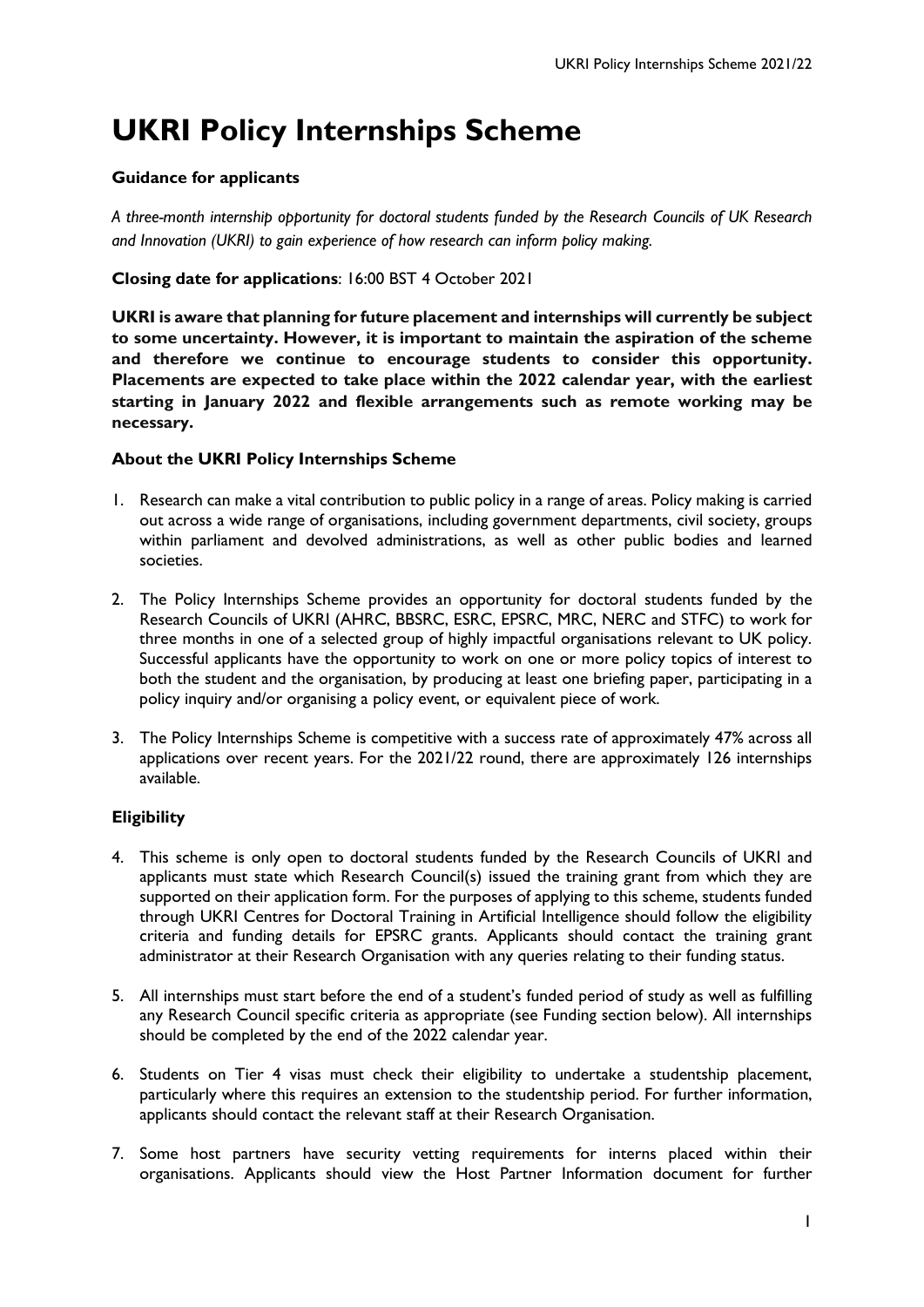information on security requirements and ensure that they discuss security clearance requirements with preferred host partners in advance of submitting an application.

- 8. Applications from part-time registered students are welcomed. If successful, part-time students who are eligible for studentship extensions (see Funding section below) will have these applied on a part-time basis.
- 9. Internships are available with 23 host partners:
	- Committee on Climate Change
	- Department for Education (DfE)
	- Department for Environment, Food & Rural Affairs (Defra)
	- Department for Work & Pensions (DWP)
	- Food Standards Agency (FSA)
	- Government Office for Science (GO-Science)
	- Her Majesty's Inspectorate of Constabulary and Fire and Rescue Service (HMICFRS)
	- HM Courts and Tribunals Service (HMCTS)
	- Home Office
	- Joint Nature Conservation Committee (JNCC)
	- National Library of Scotland
	- Natural England
	- Northern Ireland Assembly Research and Information Service (RaISe)
	- Office of the Sentencing Council (OSC)
	- Public Health England and UK Health Security Agency
	- Scottish Parliament Information Centre (SPICe)
	- Select Committees, House of Commons
	- Senedd Research/Ymchwil y Senedd
	- The National Archives (TNA)
	- The Parliamentary Office of Science and Technology (POST, UK Parliament)
	- The Royal Society
	- The Royal Society of Biology (RSB)
	- WRAP (Waste & Resources Action Programme)
- 10. Further information about these organisations, the internship opportunities available and contact details for host partners are available in the accompanying Host Partner Information document.
- 11. Applicants can apply to only one host partner but are invited to note a second choice on their application. Applicants may be contacted by their second choice host partner should additional opportunities become available.
- 12. Some host partners only accept applications from students funded by certain Research Councils, where this is the case, the details are highlighted within the relevant section of the Host Partner Information document. Students funded by STFC are eligible to apply to the Parliamentary Office of Science & Technology (POST) and the Government Office for Science only.
- 13. Applicants wishing to undertake an internship at the Parliamentary Office of Science & Technology (POST), the Northern Ireland Assembly Research and Information Service (RaISe), Senedd Research or Scottish Parliament Information Centre (SPICe) as their first choice should record this as 'Parliamentary Host' in the 'Internship Preferences' section of the application form. The parliamentary hosts will undertake a joint assessment process with the actual host finalised during the interview process. When indicating the reasons for applying to these hosts on the application form, applicants should complete this section as though the application is being made to the first choice host partner.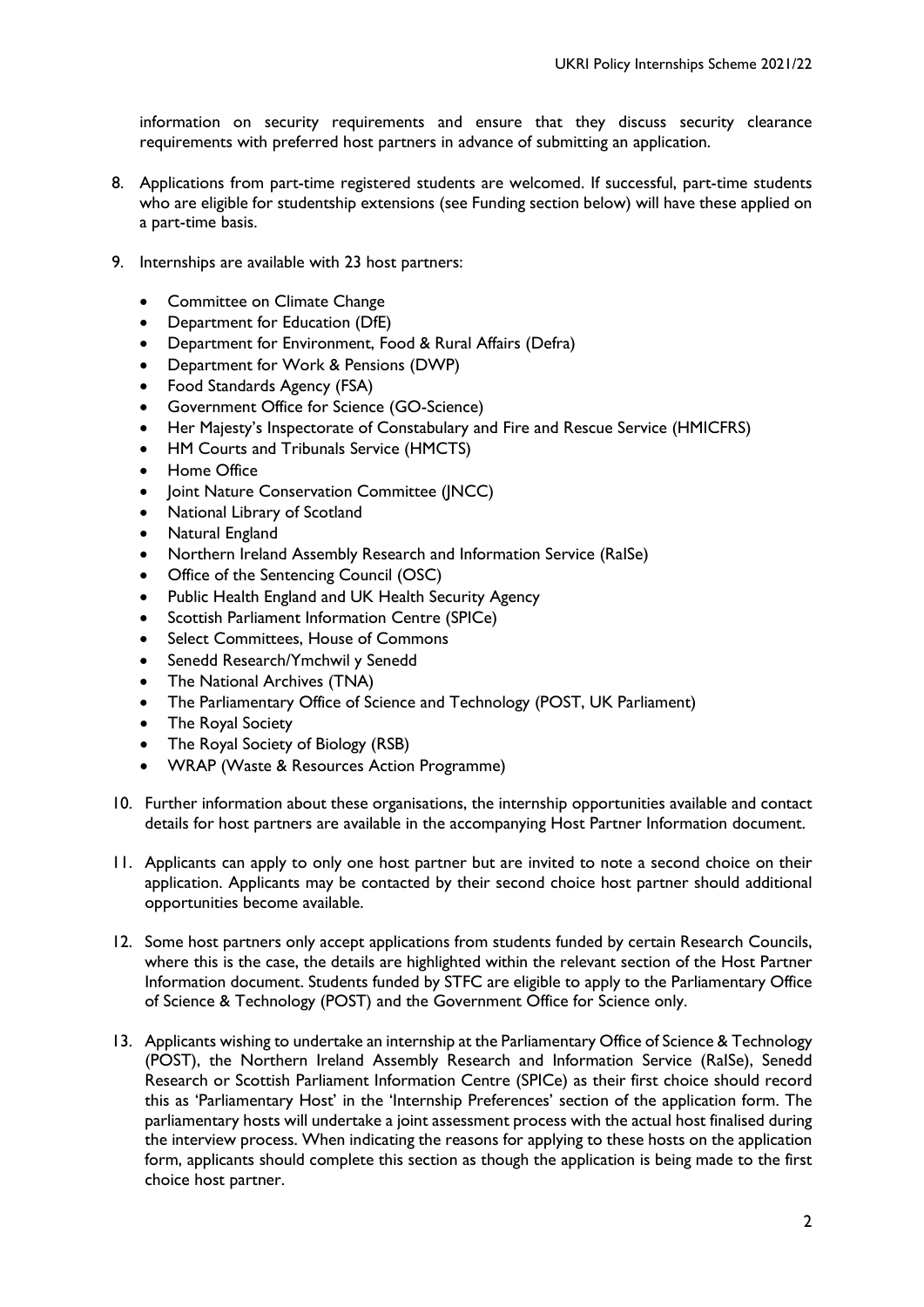## **Funding and travel and accommodation expenses**

- 14. Internships are financially supported by the Research Councils and host partners. The funding details will depend on the applicant's Research Council and which host partner is chosen. Some Research Councils provide additional funding to cover internships costs while students of other Research Councils should access funds from their training grant (Doctoral Training Partnership, Centre for Doctoral Training, Doctoral Training Centre etc.). **Applicants should read Annex A carefully and ensure that they and the training grant holder at their Research Organisation understand the funding arrangements that apply** (the training grant holder is a member of staff at the student's Research Organisation who is responsible for the grant that funds the studentship).
- 15. Doctoral stipend (where eligible) and fees must continue to be paid by Research Organisations throughout the three-month internship period.
- 16. Most host partners provide a co-funding contribution to meet eligible travel and accommodation costs arising from the internship up to a maximum limit of £2,400. Accommodation costs can only be claimed by students for whom it is necessary to relocate in order to undertake the internship.
- 17. The Parliamentary hosts (Parliamentary Office of Science & Technology (POST), the Northern Ireland Assembly Research and Information Service (RaISe), Senedd Research and Scottish Parliament Information Centre (SPICe)) do not have a co-funding agreement in place. Therefore, eligible travel and accommodation costs up to a maximum limit of £2,400 should be claimed from other sources, such as the training grant (see **Annex A** for these funding details for each Research Council).
- 18. All expense claims must adhere to the UKRI Travel [and Subsistence Policy.](https://www.ukri.org/wp-content/uploads/2020/10/UKRI-081020-TravelAndSubsistencePolicy.pdf) Research Organisations and host partners must ensure timely reimbursement of eligible expenses so students are not left out of pocket during their internship.
- 19. All computing, email and other facilities necessary to complete the policy internship will be provided by the host partner.
- 20. Students who currently receive a London allowance stipend, will continue to receive this supplement for the duration of the internship, regardless of the host partner location. Students who do not currently receive a London allowance stipend, will not qualify for this, regardless of the host partner location. Additional costs arising from undertaking an internship within London are to be met through the internship travel and accommodation allowance.

## **Working arrangements**

- 21. Prior to the COVID-19 pandemic, interns have typically been based at the offices of the host partner. Most organisations are anticipating some flexibility considering the latest Government guidance relating to COVID-19 and changes to working practices, alternatives such as remote working may be an option. Specific arrangements should be discussed between successful applicants and their host partners. The Research Councils are keen to encourage applicants from all over the UK. For those successful applicants not within reasonable travelling distance of the host partner, funding is available to cover travel or accommodation costs as set out in the Funding section.
- 22. All host partners are strictly non-partisan applicants will be required to abstain from any party political or lobbying activity and to uphold the principles of parliamentary / public service. Interns based at Parliamentary organisations will be required to declare and sign a commitment to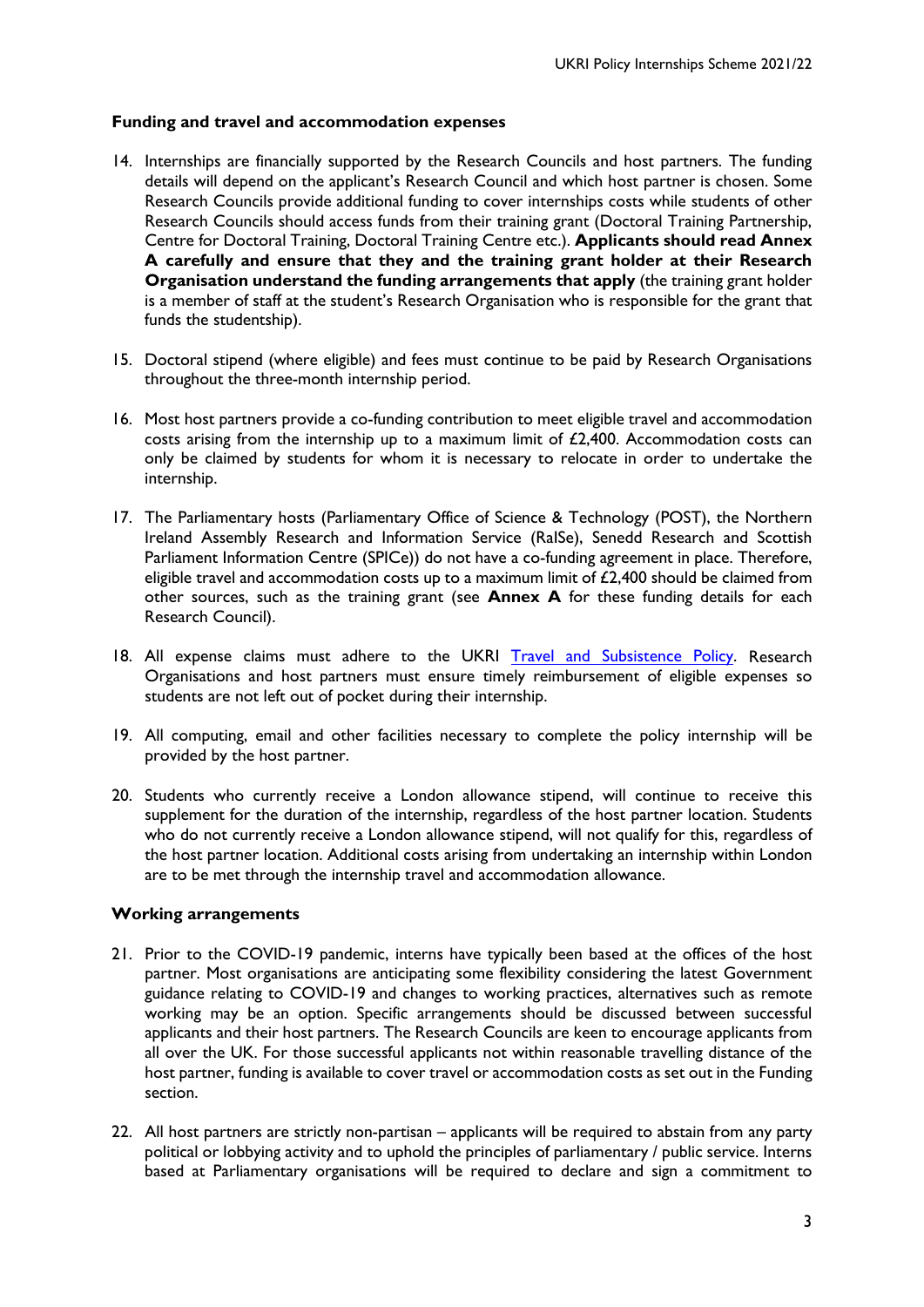conduct, conflicts of interest and confidentiality, during their internship. If applicants have any questions concerning this, they should contact their intended host partner for further information.

23. There are no official guidelines regarding taking annual leave during policy internships. If annual leave is taken during the internship, this should be arranged between the student and their host partner line manager. Any annual leave should not negatively affect the overall internship experience.

## **Start date and length of internship**

- 24. The internships last for three months. Following confirmation of award, the host partner will agree a start date with the applicant, the applicant's supervisor and Research Organisation.
- 25. Changes to the start date must be agreed between the applicant, the host partner, the applicant's supervisor and Research Organisation.
- 26. Successful applicants are not permitted to delay the start date of their policy internship so that it begins following the end of their doctoral funded period.

## **Guidance for completion of the application**

- 27. Applicants must submit a completed [online application form.](https://nerc.formstack.com/forms/policyinternships2021) The application must be approved by the student's primary supervisor and the training grant holder before it is submitted (the training grant holder is a member of staff at the student's Research Organisation who is responsible for the grant that funds the studentship). It is possible to save and return to the form on a later occasion.
- 28. As part of the application, applicants answer a set of questions (for information, details of the questions requiring longer answers are provided in **Annex B**) and upload two documents which must be in Microsoft Word or PDF format:
	- A signed Funding and Permissions Form this form requires the signature of the applicant, the applicant's lead supervisor and the training grant holder.
	- A summary policy briefing in the style of a [POSTnote–](http://www.parliament.uk/mps-lords-and-offices/offices/bicameral/post/publications/postnotes/) this should not be directly related to the applicant's doctoral research topic but instead should be relevant to current issues, legislation and/or government policy.
- 29. Please note, any attachments uploaded to the online application form using the save and resume function will **not** be saved until the form is submitted. Therefore, users should not add attachments until they are ready to submit their application.
- 30. The summary policy briefing should be no longer than two sides of A4 in Arial size 11 font excluding references and/or diagrams. Applicants should include their full name and the title of the policy briefing in the document header.
- 31. The summary briefing is not intended to be as long or exhaustive as an actual policy briefing, but applicants should use the document to demonstrate their ability to write in a style suitable for a policy-making (rather than academic) audience and organise the content accordingly.
- 32. The online application form will automatically close at **16:00 BST 4 October 2021**. Applicants are strongly encouraged to submit their application well in advance of the 16:00 deadline as servers can be busy and slow to respond. Any application that misses this deadline, is incomplete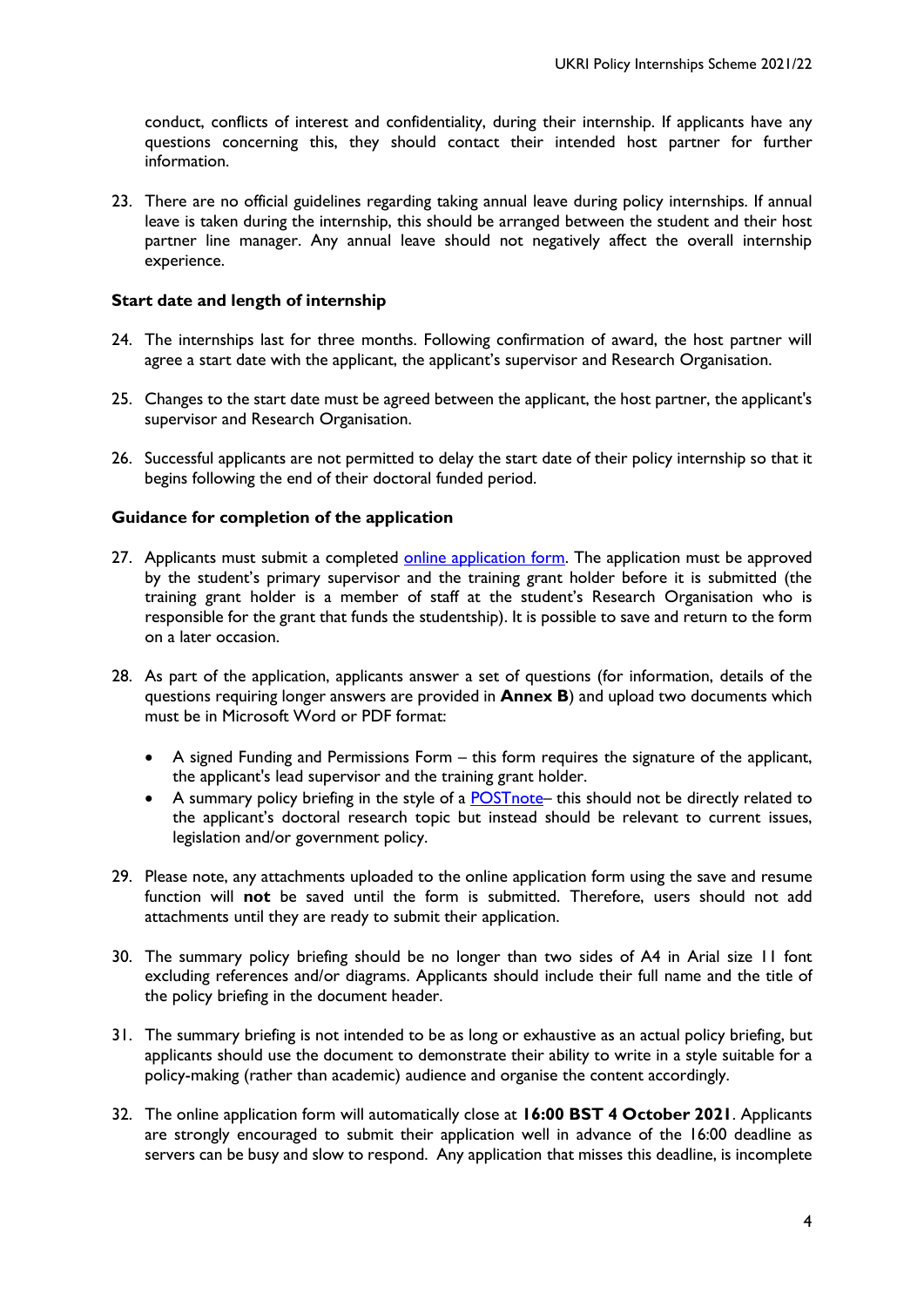**(including all the necessary attachments and signed permissions)**, or does not meet the eligibility criteria, will not be considered.

## **Assessment**

33. Assessment is via a two-stage process:

## **i. Written applications**

- 34. Submitted online application forms will be assessed by representatives from the host partner.
- 35. The criteria for assessment of the written applications are:
	- Motivation and aims for undertaking a policy internship
	- Writing style (including impartiality, brevity and clarity)
	- Research content
	- Policy content
	- Impartiality
	- Timeliness and relevance
- 36. Host partners will notify individual candidates who are unsuccessful at the written application stage. Please note that unfortunately, not all host partners are able to provide feedback at this stage.
- 37. Shortlisted applicants will then be invited to stage two:

#### **ii. Interview**

- 38. The interviews will take place at a location decided by the host partner.
- 39. Interview panels will consist of representatives chosen by the host partner.
- 40. The host partner will inform all applicants of their interview outcomes.

## **End of internship feedback**

41. At the end of the internship, students will be required to complete a feedback form detailing their work over the three months and the outcomes achieved.

## **Timeline**

- Policy Internships Scheme opens for applications: August 2021
- Policy Internships Scheme closing date: 4 October 2021
- Sift period: October 2021
- Applicants notified of sift outcomes: by end of October 2021
- Interview period: November to December 2021
- Successful applicants informed by: December 2021
- Internships commence: from 1 January 2022

## **Contacts and further information**

42. The Policy Internships Scheme is coordinated by NERC on behalf of the other Research Councils of UKRI. Any queries relating to the application process should be directed to the NERC Research Careers Team [\(researchcareers@nerc.ukri.org\)](mailto:researchcareers@nerc.ukri.org) or the relevant host partner.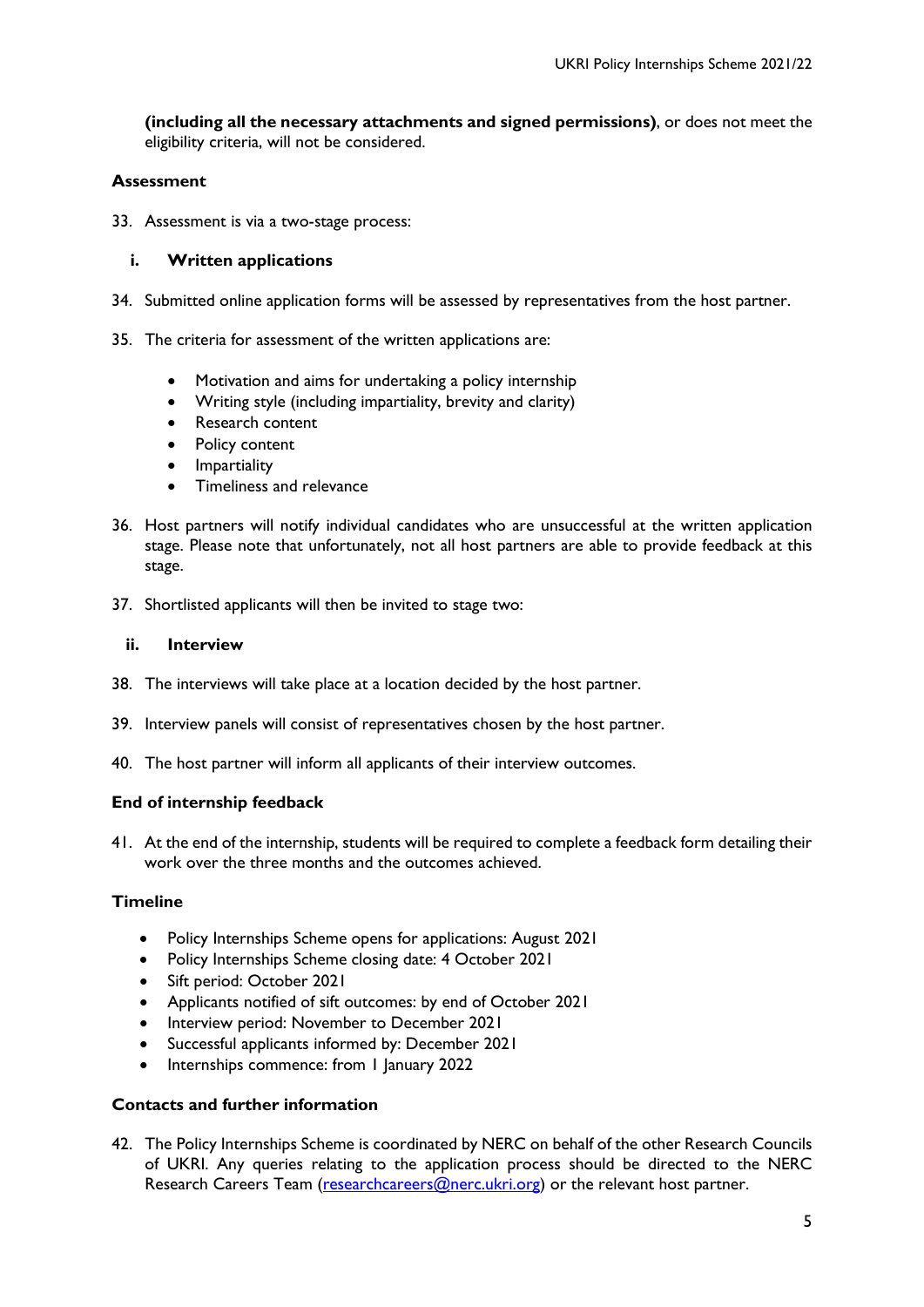- 43. Further information about the host partners, including relevant contacts, can be found in the Policy Internships Scheme Host Partner Information document.
- 44. Please note that neither the Research Councils nor the host partners will be able to advise on the strengths or weaknesses of individual applications.
- 45. All personal data provided to UKRI via your application will be processed in accordance with UK data protection legislation, including the UK General Data Protection Regulation (GDPR) and the Data Protection Act 2018. For the purposes of application assessment and the running of the Policy Internships Scheme, applications and personal data will be securely shared with the relevant host partner organisations. Further information on how we use personal data can be found in the UKRI [Privacy Notice.](https://www.ukri.org/privacy-notice/)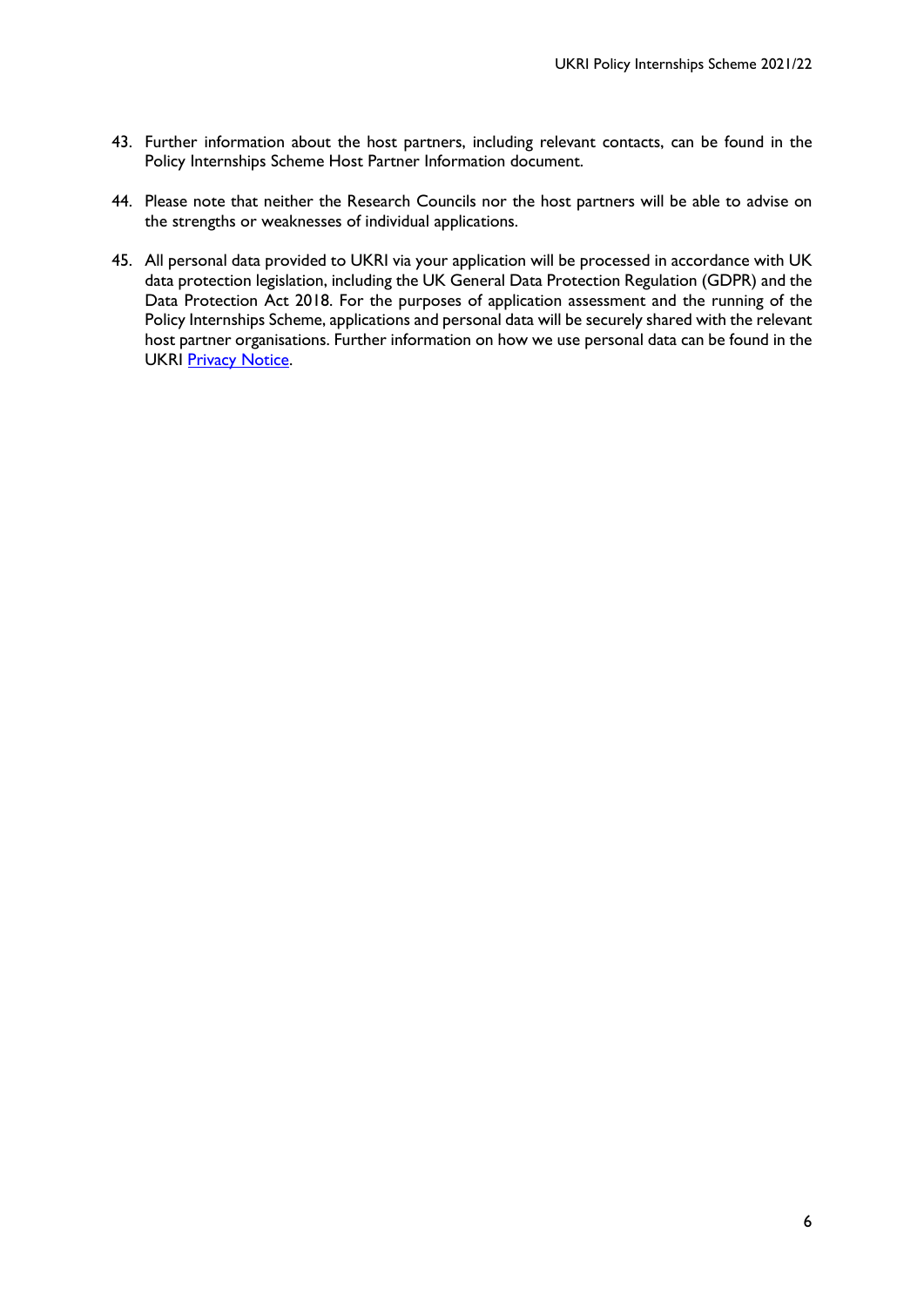## **Annex A: Funding details by Research Council**

*For the purposes of applying to this scheme, students funded through UKRI Centres for Doctoral Training in Artificial Intelligence should follow the eligibility criteria and funding details for EPSRC grants.*

## **A. AHRC funding details**

#### *Stipend and fees*

- 1. Your Research Organisation will continue to pay your stipend and fees and your studentship will be extended. In line with AHRC's Training Grant Funding Guide, when the AHRC funding continues during an internship or placement, it is not possible to extend the submission date.
- 2. Your stipend and fees should be supported from the existing training grant award. If the Training Grant award holder has any questions, they should contact the AHRC for advice.

#### *Travel and accommodation*

- 3. The process for claiming eligible travel and accommodation costs varies depending on your host partner:
	- a. For students hosted by the Parliamentary Office of Science and Technology, Senedd Research, Northern Ireland Assembly, and the Scottish Parliament Information Centre, travel and accommodation expenses up to a maximum of  $£2,400$  should be claimed from other sources, such as your training grant. If successful, it is important to agree with your Research Organisation's finance office the best way to cover these costs in the short-term prior to your internship. Please contact your training grant nominated contact to discuss.
	- b. For students hosted by other organisations, travel and accommodation costs will be supported by the host partner up to a maximum of  $£2,400$ . If successful, you should contact your host partner and Research Organisation regarding the procedure for claiming these expenses.

## **B. BBSRC funding details**

## *Stipend and fees*

- 1. Your Research Organisation will continue to pay your stipend and fees. BBSRC does not offer any extension to the studentship funded period for this internship.
- 2. BBSRC students undertaking a DTP studentship will have their internship funded as their PIPS internship.
- 3. Applicants undertaking a BBSRC [CASE studentship](http://www.bbsrc.ac.uk/skills/investing-doctoral-training/case-partnerships/) will have their internship supported from funds within their training grant.

#### *Travel and accommodation*

- 4. The process for claiming eligible travel and accommodation costs varies depending on your host partner:
	- a. For students hosted by the Parliamentary Office of Science and Technology, Senedd Research, Northern Ireland Assembly, and the Scottish Parliament Information Centre, travel and accommodation expenses up to a maximum of £2,400 should be claimed from other sources, such as the training grant. Any shortfall in funding will need to be met by the cash limit of the training grant.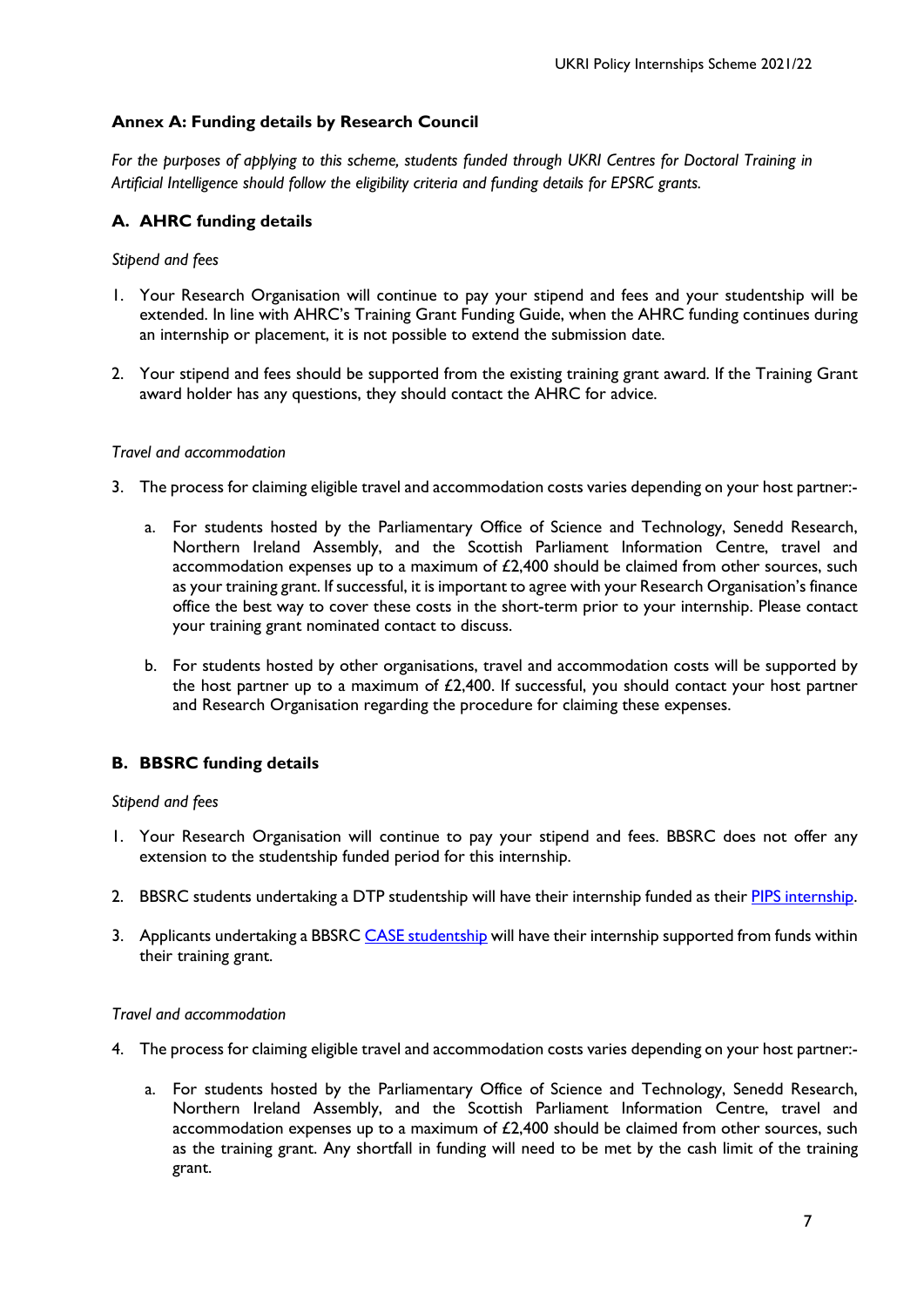b. For students hosted by other organisations, travel and accommodation costs will be supported by the host partner up to a maximum of  $£2,400$ . If successful, you should contact your host partner and Research Organisation regarding the procedure for claiming these expenses.

# **C. ESRC funding details**

#### *Stipend and fees*

- 1. Your Research Organisation will continue to pay your stipend and fees and your studentship will be extended.
- 2. The required costs to support stipend and fees should be accessed through your ESRC Doctoral Training Partnership (DTP) or your equivalent Research Council funding structure.

#### *Travel and accommodation*

- 3. The process for claiming eligible travel and accommodation costs varies depending on your host partner:
	- a. For students hosted by the Parliamentary Office of Science and Technology, Senedd Research, Northern Ireland Assembly, and the Scottish Parliament Information Centre, travel and accommodation expenses up to a maximum of £2,400 should be claimed from other sources, such as your DTP. If successful, it is important to agree with your Research Organisation's finance office the best way to cover these costs in the short-term prior to your internship. Please contact your DTP nominated contact to discuss.
	- b. For students hosted by other organisations, travel and accommodation costs will be supported by the host partner up to a maximum of £2,400. If successful, you should contact your host partner and Research Organisation regarding the procedure for claiming these expenses.

## **D. EPSRC funding details**

## *Stipend and fees*

- 1. Your Research Organisation will continue to pay your stipend and fees and your studentship will be extended.
- 2. These costs must be met from the Research Organisation's existing doctoral training grant.

#### *Travel and accommodation*

- 3. The process for claiming eligible travel and accommodation costs varies depending on your host partner:
	- a. For students hosted by the Parliamentary Office of Science and Technology, Senedd Research, Northern Ireland Assembly, and the Scottish Parliament Information Centre, the required costs to support travel and accommodation expenses up to a maximum of  $£2,400$  should be met from the Research Organisation's existing doctoral training grant.
	- b. For students hosted by other organisations, travel and accommodation costs will be supported by the host partner up to a maximum of £2,400. If successful, you should contact your host partner and Research Organisation regarding the procedure for claiming these expenses.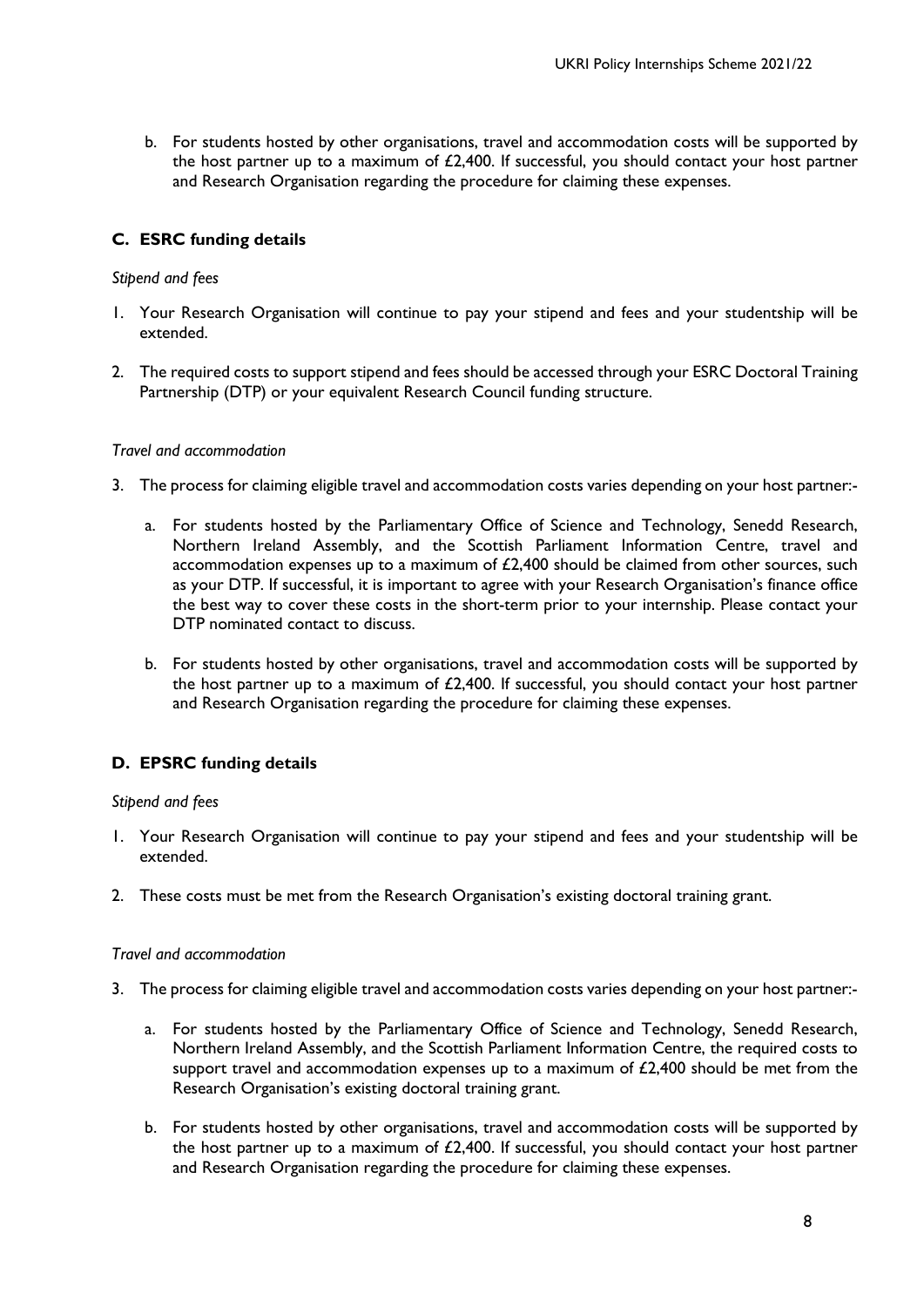# **E. MRC funding details**

## *Stipend and fees*

- 1. Your Research Organisation will continue to pay your stipend and fees and your studentship will be extended.
- 2. The required costs to support stipend and fees can be accessed through the MRC Doctoral Training [Partnership \(DTP\) Supplement](https://www.mrc.ac.uk/skills-careers/studentships/studentship-guidance/additional-support/) or other funds. No further supplements will be provided by MRC to support successful internships.

#### *Travel and accommodation*

- 3. The process for claiming eligible travel and accommodation costs varies depending on your host partner:
	- a. For students hosted by the Parliamentary Office of Science and Technology, Senedd Research, Northern Ireland Assembly, and the Scottish Parliament Information Centre, the required costs to support travel and accommodation expenses up to a maximum of  $f2.400$  can be accessed through the [MRC Doctoral Training Partnership \(DTP\) Supplement](https://www.mrc.ac.uk/skills-careers/studentships/studentship-guidance/additional-support/) or other funds. No further supplements will be provided by MRC to support successful internships. You should liaise with your Research Organisation on how to claim necessary expenses for this internship.
	- b. For students hosted by other organisations, travel and accommodation costs will be supported by the host partner up to a maximum of  $£2,400$ . If successful, you should contact your host partner and Research Organisation regarding the procedure for claiming these expenses.

# **F. NERC funding details**

## *Stipend and fees*

- 1. Your Research Organisation will continue to pay your stipend and fees and your studentship will be extended.
- 2. For students funded through training grants that started before 2019 or research grant associated studentships, students must complete an expense claim form for the stipend and fees incurred during the internship period. NERC will then reimburse the Research Organisation for these costs after the internship. For students funded through training grants that started in 2019 or after, these costs must be met from the existing training grant.

## *Travel and accommodation*

- 3. The process for claiming eligible travel and accommodation costs varies depending on your host partner:
	- a. For students hosted by the Parliamentary Office of Science and Technology, Senedd Research, Northern Ireland Assembly, and the Scottish Parliament Information Centre, travel and accommodation expenses up to a maximum of  $£2,400$  should be claimed in the first instance from your Research Organisation. For students funded through training grants that started before 2019 or research grant associated studentships, these costs should be included on your expenses claim form, NERC will then reimburse the Research Organisation. For students funded through training grants that started in 2019 or after, these costs must be met from the existing training grant.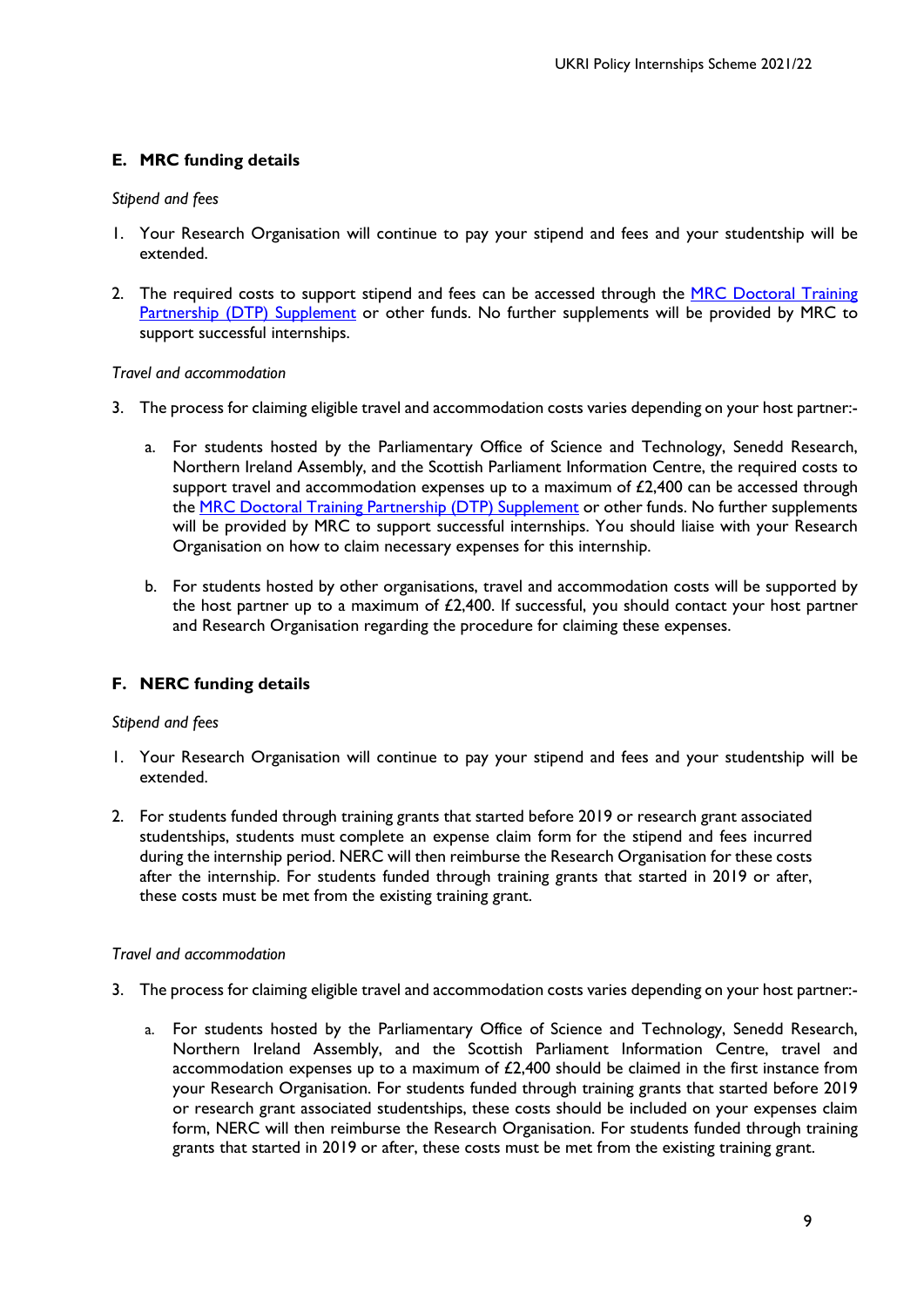b. For students hosted by other organisations, travel and accommodation costs will be supported by the host partner up to a maximum of £2,400. If successful, you should contact your host partner and Research Organisation regarding the procedure for claiming these expenses.

# **G. STFC funding details**

## *Stipend and fees*

- 1. Your Research Organisation will continue to pay your stipend and fees and your studentship will be extended.
- 2. STFC will transfer funds to your Research Organisation to cover an additional quarter payment for your stipend and fees.

## *Travel and accommodation*

- 3. The process for claiming eligible travel and accommodation costs varies depending on your host partner:
	- a. For students hosted by the Parliamentary Office of Science and Technology, travel and accommodation expenses up to a maximum of £2,400 will be paid upfront to your Research Organisation.
	- b. For students hosted by the Government Office for Science (GO-Science), travel and accommodation costs will be supported by the host partner up to a maximum of  $£2,400$ . If successful, you should contact GO-Science and your Research Organisation regarding the procedure for claiming these expenses.

When reconciling costs, the Research Organisation should put all costs related to the Policy Internships Scheme under the heading "Other Costs".